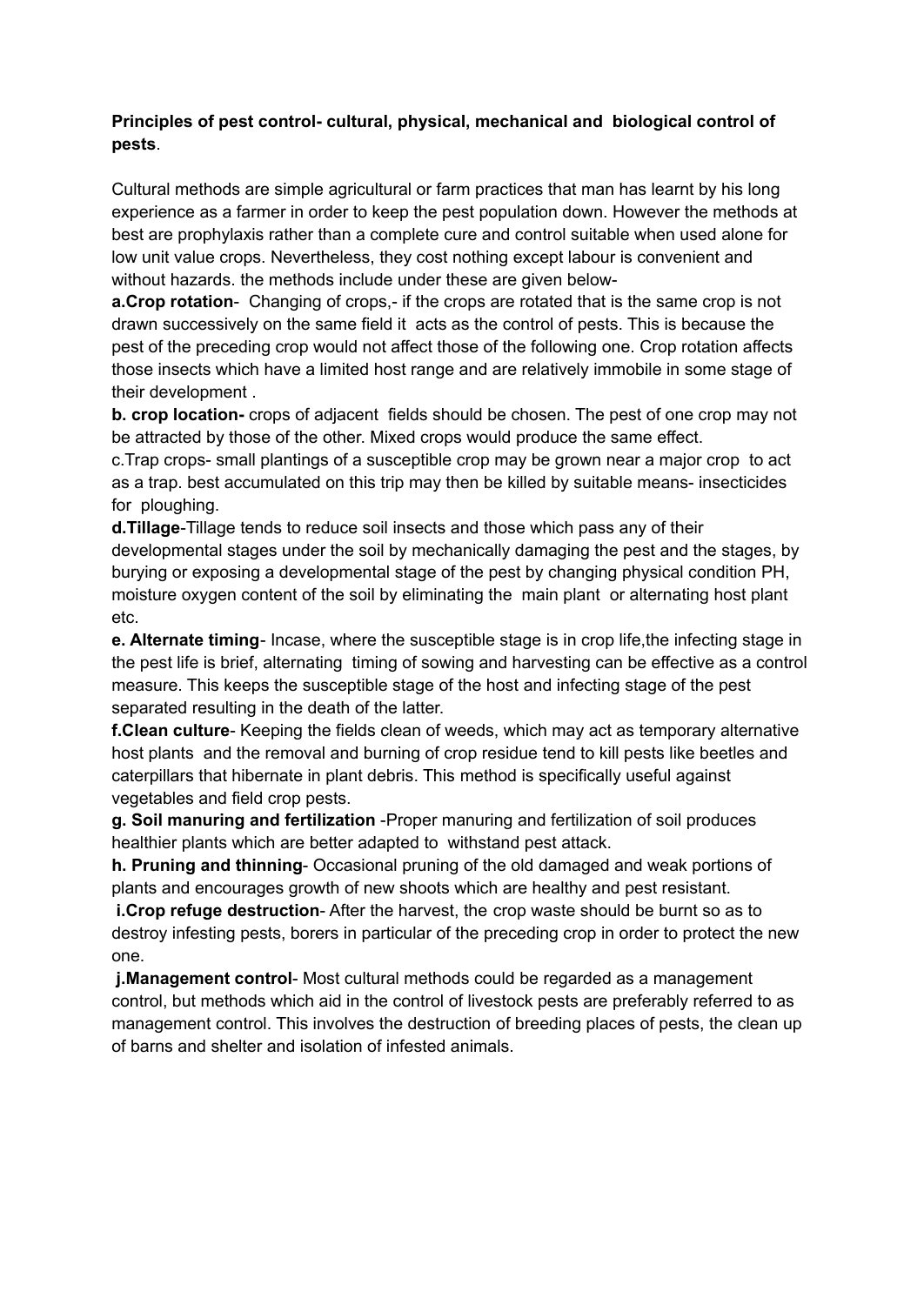### **Biological control of pest**

The term biological control means control of insects by several biological agencies such as parasites, predators and pathogens. the introduction of sterile males in a normal population and use of sex attractant. have been reported to bring about effective biological control.

The theoretical basis of biological control depends on the existence of a natural enemy. The essential principles of biological control Is to maintain a state of biological equilibrium of Living Organism. This biological equilibrium is normally maintained by a set of forces called environmental resistance.

Often the biological aquarium equilibrium of a living organism is distributed is disturbed I do due to environmental biotic factors and consequently a particular organism multiplies and spreads in an unlimited manner so as to assume the status of a pest. This inherent ability of an organism to survive and to reproduce within a given time under optimal environmental conditions is known as biotic potential. Biotic potential is a force opposed to environmental resistance.

### **Types of biological contro**l

- 1. Introduction of parasites
- 2.Introduction of Predator
- 3.Introduction of pathogenic organisms purchase bacteria fungi and Virus

4.Removal of fertile males in creating sterility in males by Gamma radiation and introducing the sterile males in a normal population

5. In addition to the four main types there is a type of biological control where indigenous parasites of the locality are being utilised for the purpose.

**Factors governing parasites**- one of the most important factors governing parasites introduction for biological control is the geographical location of the area, under experiment introduced parasites meet with relatively little competition from indigenous parasites.

### **Utilisation of indigenous parasites**

Biological control is also brought about through the agencies of indigenous parasites of a locality search operations consist idea of conserving or increasing the number of parasites in a given area or attending to colonize such parasites by artificial culture methods under laboratory experimental conditions in a area of a country where did not previously existed. One of the important features of this type of biological control is the alternation of host parasite ratio any given locality.

**Pathogens**: Pathogenic microorganisms attack insects and have life cycles more or less characteristic or similar microorganisms developing in other groups of animals. Insects are probably subjected to a wide variety of diseases as in vertebrates except for the fungi, Disease organisms gain entry in the host via mouth or a digestive tract. i.e the insect host must eat plants or other contaminated with pathogens. In case of fungi entrance is gained through the insect integument virtually no insect disease organisms occur in males online have been recorded from men .The most common diseases of insects are caused by bacteria,fungi, virus and protozoa.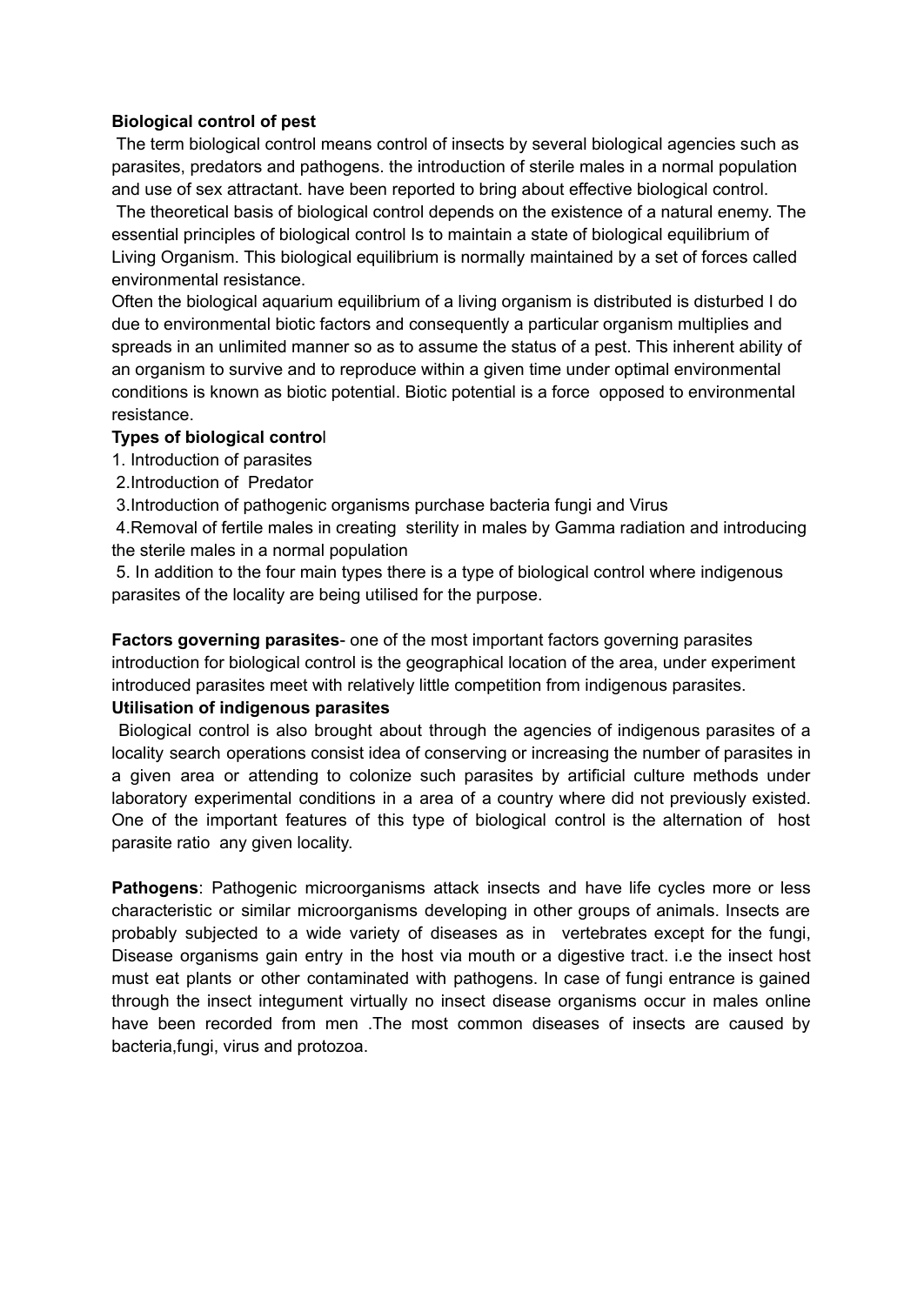**Use of Pheromones**:The ability of an insect to locate mate and to copulate has been found to often be directed by natural specific chemicals produced by the insect pheromones. Natural chemical attractants and mating simultaneously have been shown to occur in many pest insects.They are often effective in incredibly small concentrations, one virgin female of the introduced pine sawfly attracted over ten thousand male, some have been chemically identified and even synthesized. use of pheromones offer highly specific control methods with little or no side effects. Eg:One of the best uses of pheromones is eradication of the Oriental fruit fly on Rota island, where an artificial Pheromones or attractants namely Methyl eugenol the male fly to the poison coated surface.

### **Physical and Mechanical Control**-

Direct physical manipulation of the environment can be used as a pest control tactic. The mode of action is to kill or incapacitate the pests by creating environmental stress that the pest cannot tolerate. Physical and mechanical methods are sometimes considered part of cultural management tactics. But it should be kept in mind that ecological principles underlying the approaches are different.

The primary ways that physical and mechanical methods can be used for pests management include:

a) environmental modification by altering temperature, atmosphere,

b) physical exclusion by traps and barriers,

C) Direct physical means e.g. hand picking, burning etc. Pests have been controlled using physical and mechanical methods since the origin of agriculture.

#### **PHYSICAL METHODS**

The physical methods are those which are used for pest control to reduce pest populations by using devices, which affect them physically or alter their physical environment. Temperature, sound, atmospheres and radiations are employed as important methods of physical control.

1.**Temperature**: Insects develop within a limited temperature range and increasing or decreasing this range will cause insects to die fast. This behaviour of insects is exploited for insect control. Storage of foodstuff and other commodities continues to be used in India, Egypt and Kenya. For most stored grain insects the temperature of 25-33'~ is optimal for development and at 13-25'~ or 33-35'~ the insects can complete development and produce young. Stored grain insects will die at less than 13'~ or higher than 35°C. For the majority of stored grain pests, an exposure of 14°C will cause complete elimination of the pest.

2. **Application of heat**: Insects exposed to high temperature require less exposure time to be lethal than cold temperature.

a**) Dry heat**: Application of dry heat including exposure to sun rays during hot summer months helps in killing a number of pests in seeds and stored commodities. Exposure of cotton seeds to sun in thin layers for 2-3 days helps in killing the diapausing (suspended metamorphosis during winters) larvae of pink bollworm.

**b) Exposure to sun**: Exposing infested grain to the sun on a pucca floor in June also kills stored grain insects in the adult stage.

.**c) Superheating**: Super heating empty godowns to a temperature above 50'~ for 10 - 12 hours kills the hibernating stored grain pests.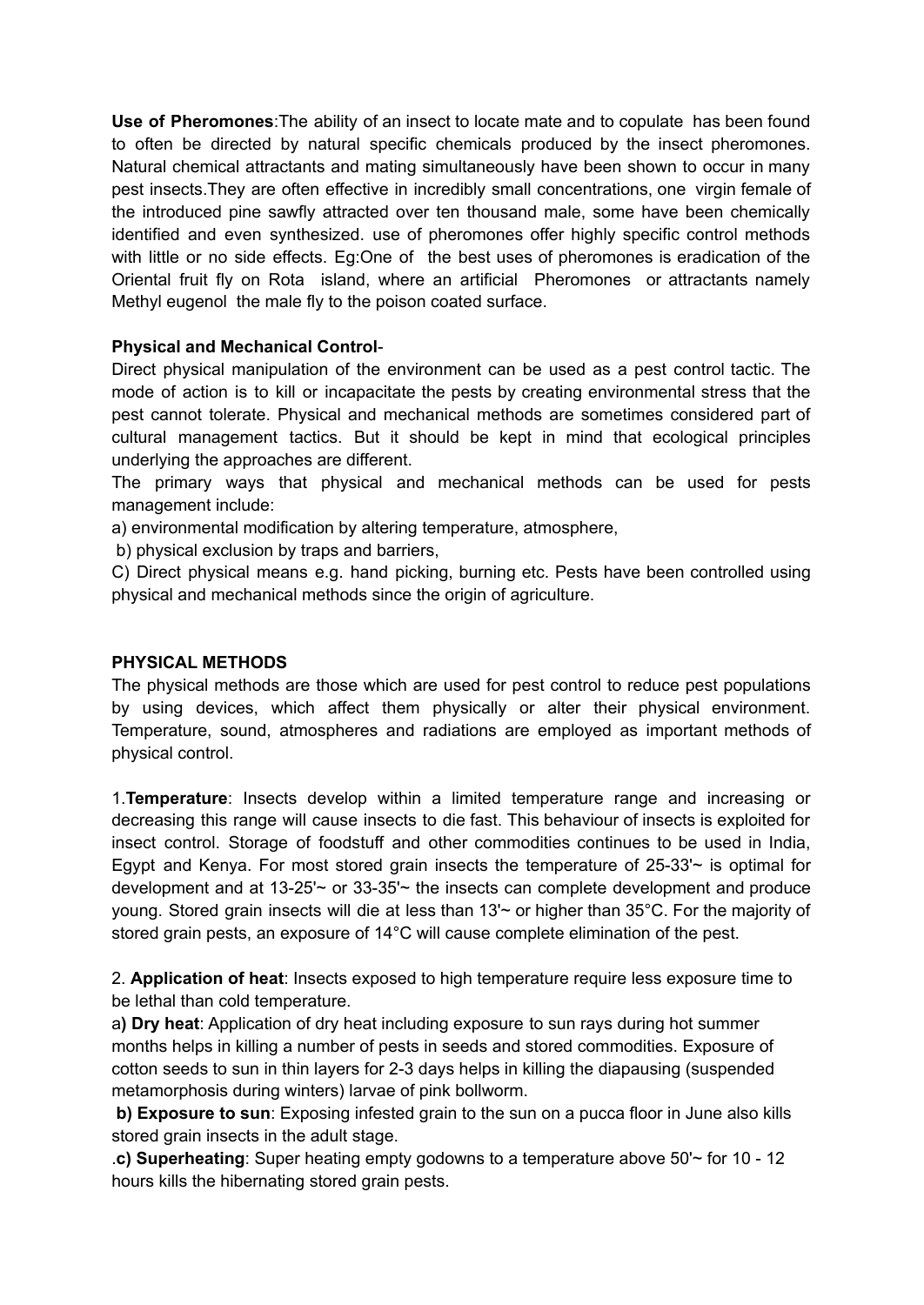**d) Steaming**: Fruits and vegetables may be heated to disinfect insects by exposure to hot water, hot dry air, infrared radiation and microwave radiation. Fruit flies and scale insects were controlled successfully by steaming. By steaming woolen clothes, the wooly bear is killed.

**e) Radio-frequency energy**: The radio-frequency portion of the electromagnetic spectrum, generally accepted between 1 and 100 MHz, causes heating of biological materials specially wood, stored grain and food stuff. This aspect has been found to have potential for insect control.

**3) Application of cold:** The first use of cold temperatures was in 1889 to control apple maggots. All eggs and larvae of apple maggots were killed within 35 days at 0 degrees celsius.

. **a) Cold storage of fresh and dry fruits** and vegetables is often resorted for escaping fruit fly, potato tuber moth and pathogen damage. A temperature of 0 degree celsius for several days kills fruit fly maggots.

**b) Stored grains pests** are killed when stored grains are exposed to sub zero temperatures by opening doors and windows of godowns.

**4) Manipulation of moisture**: Raising or lowering the moisture content of food and other creates unfavorable conditions for insect pests.

**a) Drying**: Insects are highly sensitive to reduction in air moisture content but manipulation of humidity is generally not feasible. This method is however very useful in case of stored grain pests and under greenhouse conditions. Well- dried, grains (moisture content < 8-10%) stored in a cool dry place can escape insect damage.

**5) Draining stagnant water kills** the breeding ~mosquitoes.

**6) Soaking logs in water** over extended periods for drowning the boring weevils, and larvae of the wood wasps.

**7.Sound**: Low frequency sound waves cause adverse effects on the development of insects. Sound produced by male and the response of females of a species to the sound can be utilized for their control.

**8. Use of controlled atmospheres** (CA) to manage insect pests has gained momentum in recent years. Carbon dioxide is toxic to insects, but its action is low. Eggs and adults of pulse beetle die when exposed to 100% CO? at 32"~ and relative humidity of 70%. Carbon dioxide under high pressure is found to be effective against stored grain pests. Carbon dioxide and nitrogen treatment have been found effective for grain beetles. A nitrogen atmosphere effectively controls all stages of fruit fly.

**9.Irradiation:**. Micro Radiation (usc of microwaves) and gamma radiation are being used against stored grain pests effectively. Infrared radiation can be used dually to the insects or to the stored grain infested with insects. Ionising radiation (X-rays. A-rays) are sterilizing at lower doses but lethal at higher doses. Although irradiation can disinfect various food stuffs but major obstacle of this control measure is the acceptability of irradiated food by consumers.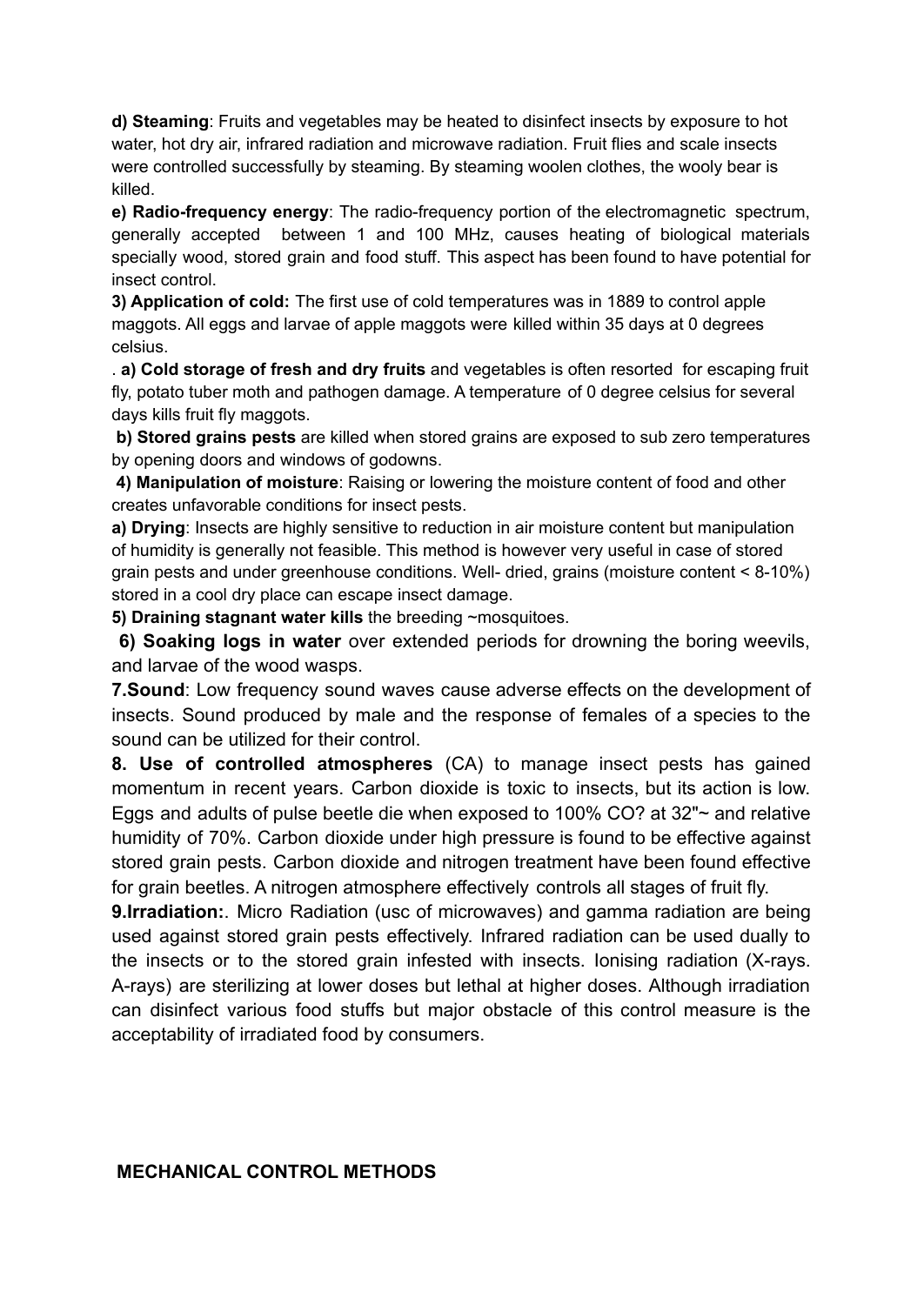The reduction or suppression of insect populations by means of manual devices is referred to as mechanical control. The mechanical control involves the use of the following tactics: 11 1**.Hand Picking**: Handpicking and destruction of large sized, conspicuous, immature or mature stages of insects is the most ancient method. It can prove fairly effective under certain conditions. This is still being used for picking out lice from human hair (at home). In the field, insects can be handpicked if they are:

- a) easily accessible to the picker,
- b) large and conspicuous, and
- C) present in large numbers.

**Collection and destruction** of egg masses of top borer of first and second brood during March and May in ratoon (sprouted from roots) and autumn-planted sugarcane crops, reduces top borer damage in endemic pockets. Destruction of infested cane stocks harboring larvae of borers is useful for reducing the incidence of these borers. Handpicking is also generally useful for the management of hairy caterpillars, leaf rollers, tobacco caterpillars, cabbage butterflies, mustard sawfly, Epilachnn beetle, white grubs etc.

Collection and destruction of fallen infested fruits is effective against fruit flies and Physical and Mechanical Control Methods fruit bc;ers. Manual removal of pink boll worm attacked flowers, withered and drooped terminals infested by spotted bollworms, shed floral bodies attacked by bollworms, leaves with egg masses or younger instars of tobacco caterpillars can reduce the incidence of these pests in cotton crop.

**Exclusion by Screens and Barriers: Mechanical exclusion** consists of the use of devices by which barriers can stop the pest from reaching crops and agricultural produce.

a) The application of a fluffy cotton band 6" wide, or a band of a sticky material or a band of slippery sheets like alkathene around the tree trunk of a Mango tree to prevent the upward movement of the mango mealy bug.

**b.Screening windows, doors and ventilators** of the house to keep away house flies and mosquitoes, bugs etc. Screening placed over cavities and windows serves to exclude termites. Packaging is a barrier to prevent insect infestation. Polymer films, and laminations can protect packages from insect infestation, whereas polyester, polyurethane resist insect penetration.

Wrapping individual fruits of pomegranate and citrus with a butter paper envelope to save them from attack of the anaar butterfly and fruit-sucking moths respectively. fruits wrapped in paper bags or cloth or straw remain protected to the extent of nearly 95 per cent against fruit flies.

**Digging trenches:** Digging of 30 to 60 cm deep trenches or erecting 30 cm high tin sheet barriers around fields is useful for protecting them from moving bands of locusts and hairy caterpillars.

# **Traditional methods of protecting maize cobs for seed storage**.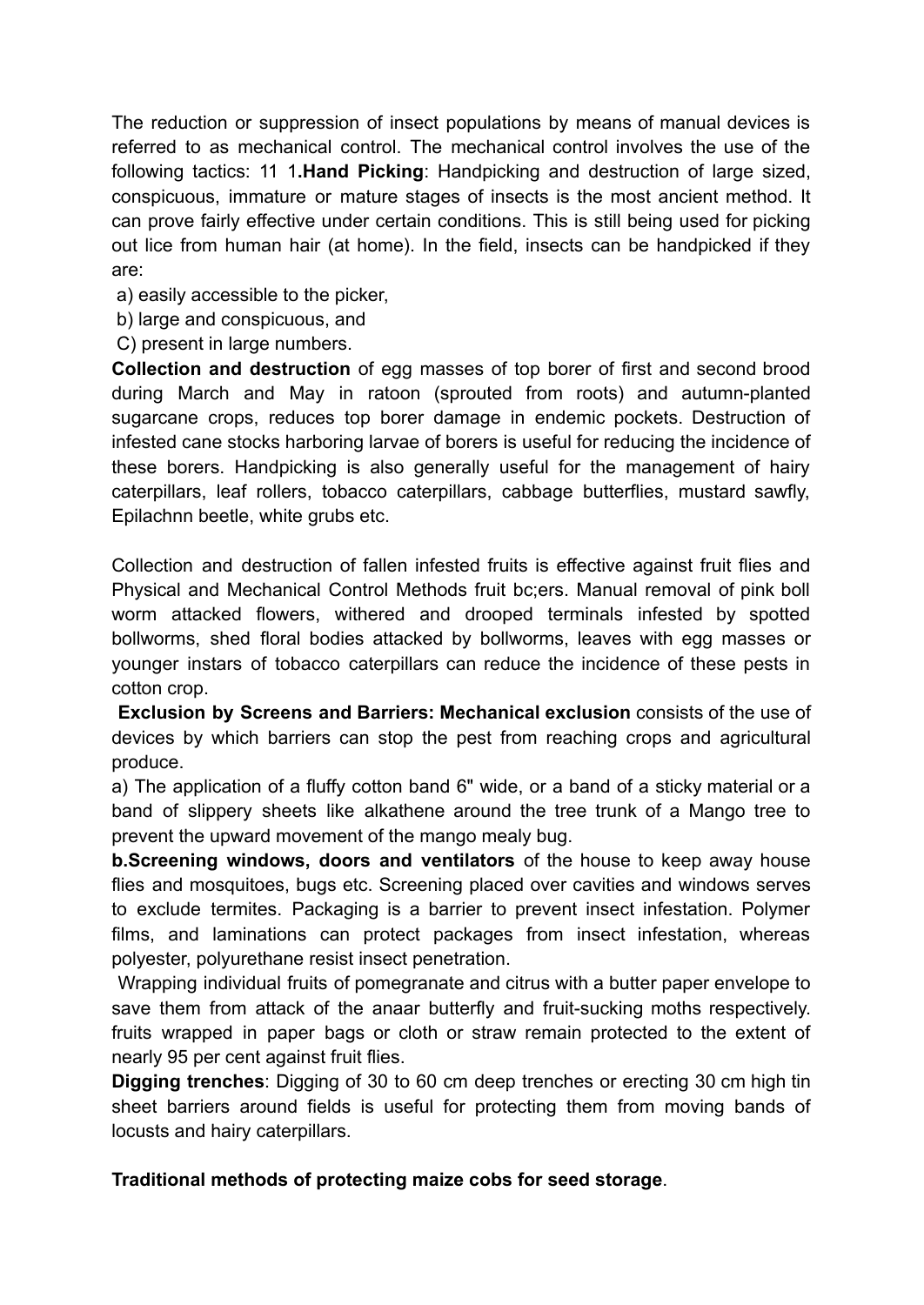**Use of ant pans** to prevent ants from ascending.

**Lighting**: Using red light in the monsoons to keep away most of insects, and to keep the field well lit with white light at night to protect it against certain insects. Light reflection by aluminum foil is effective against aphids. Similarly, light reflected by plastic ribbon bands or plastic flags hung in the ripening rice fields will protect the crop from bird attack.

**Scaring birds by creating noise with explosives;** An automatic device is available in which an explosive gas catches fire intermittently and a loud noise produces.

**Trenches:** Plastic lined trenches were found to restrict the movement of beetles in potato fields.

**Particle barriers**: Materials such as sand, granite, glass splinters can act as termite barriers.

**Inert dusts** are used to protect the grain from stored grain insects. These dusts are non-silica dusts, sand or silica aerogel. Though these dusts act slowly, mammalian toxicity is low and develops negligible resistance.

**Trapping and Suction Devices :** Several types of mechanical devices are used for collecting insect pests. Insects are attracted by suitable baits into cages, from which their exit is difficult. Traps have been in use since long as an effective control measure for insects. Traps also provide valuable information for estimating pest intensity crop loss assessment.,monitoring initial infestation.

monitoring the periodicity of pest activity.

Various types of traps have been devised for collecting and killing different types of insects:

**i) The cricket trap:** A deep cylindrical vessel containing beer as a bait and having wooden splinters to aid crickets to reach the bottom.

**ii) House-fly trap: A box** , containing a piece of stale cake, with a side opening for the insects to get in only to be trapped in a wire gauze cage on the top .

**iii) Light traps:** Light traps for attracting and mass killing of several species of moths and beetles were used as a control measure before the advent of synthetic organic insecticides. The traps could still be useful for monitoring the population of important pests in an area. Trapping of adults through light traps has proved encouraging in controlling top borer, root borer and white grub damage in sugarcane, red hairy caterpillar and ber beetle.

i**v) Air suction traps:** These traps are fixed in godowns against stored grain pests. Suction light traps are very effective for those insects which form a group.

**v) Electrocuting trap**: Live metal screens on which insects are electrocuted. These traps have been efficiently used to reduce housefly populations as you must have seen their placement in restaurants.

**vi) Plant materials as traps**: Compacted plant materials such as sprouts or milkweed placed in fields are used to control cutworms